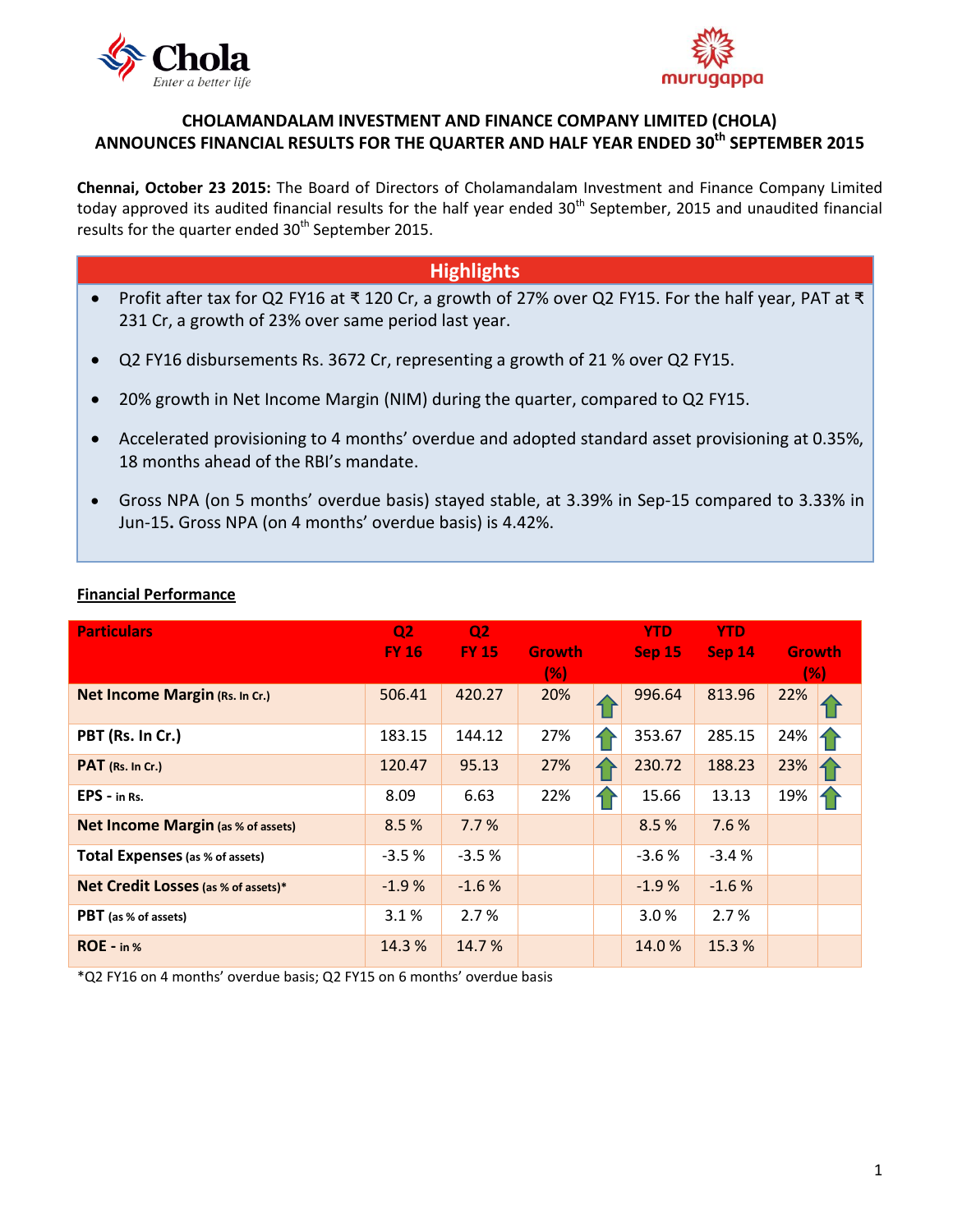



Chola disbursed ₹ 2790 Cr in our Vehicle Finance business as against ₹ 2189 Cr. in Q2 of FY15. This was a growth of 27%. This was possible on account of strong growth in our Heavy Commercial Vehicle Volumes, as also healthy growth in Used Vehicles. Home Equity disbursements grew by 7%, from ₹ 717 Cr in Q2 FY15 to ₹ 770 Cr in Q2 FY16. Chola's aggregate disbursements for the quarter were ₹ 3672 Cr as against ₹ 3028 Cr in Q2 of FY15, a growth of 21%.

Chola's Net Income Margin (NIM) was 8.5% for the quarter, compared to 7.7% in the same quarter of last year.

Chola was able to exit the quarter at a GNPA level of 3.39% at 5 months' overdue, which was almost the same as the GNPA at the end of Jun 15 (3.33%).

Chola proactively advanced by 18 months, the adoption of NPA provisioning at 4 months' overdue (as compared to RBI guidelines), and enhanced the rate of standard asset provision to 0.35%. The impact of this adoption on profitability was ₹ 53.58 Cr.

GNPA at 4 months' overdue is 4.42%.

Chola's PBT-ROTA for Q2 FY16 improved to 3.1% as against 2.7% in Q2 FY15, even after accounting for the early adoption. On a half year basis, ROTA was at 3.0%, compared to 2.7% in the previous year.

#### **Conversion of CCPS:**

1% Compulsorily Convertible Preference Shares ("CCPS") amounting to Rs. 500 Cr subscribed by Dynasty Acquisition (FDI) Ltd have been converted into 12,285,012 equity shares of Rs 10 each on September 2, 2015, at a conversion price of ₹ 407 per share (including premium of ₹ 397 per share). The preferential dividend is cumulative and has been paid pro-rata upto the conversion date.

#### **Capital Adequacy:**

The capital adequacy ratio (CAR) of the company was at 20.80% as against the regulatory requirement of 15%.

#### **Subsidiaries Performance:**

The subsidiaries [Cholamandalam Securities Limited](http://www.cholawealthdirect.com/) (CSEC) and [Cholamandalam Distribution Services Limited](http://www.cholawealthdirect.com/) (CDSL) together made a profit before tax of ₹ 1.78 Cr in Q2 FY16, as against ₹ 2.95 Cr in the same quarter last year. On a half year basis, the subsidiaries made a profit before tax of ₹ 3.03 Cr, as against Rs. 5.57 Cr in H1 FY15. In August 2015, CDSL was granted in-principle approval by the RBI to set up a Payments Bank.

#### **Consolidated Results:**

The consolidated profit after tax for Q2 FY16 is ₹ 122 Cr. as against ₹ 99 Cr. in Q2 of FY15, registering a growth of 23%.